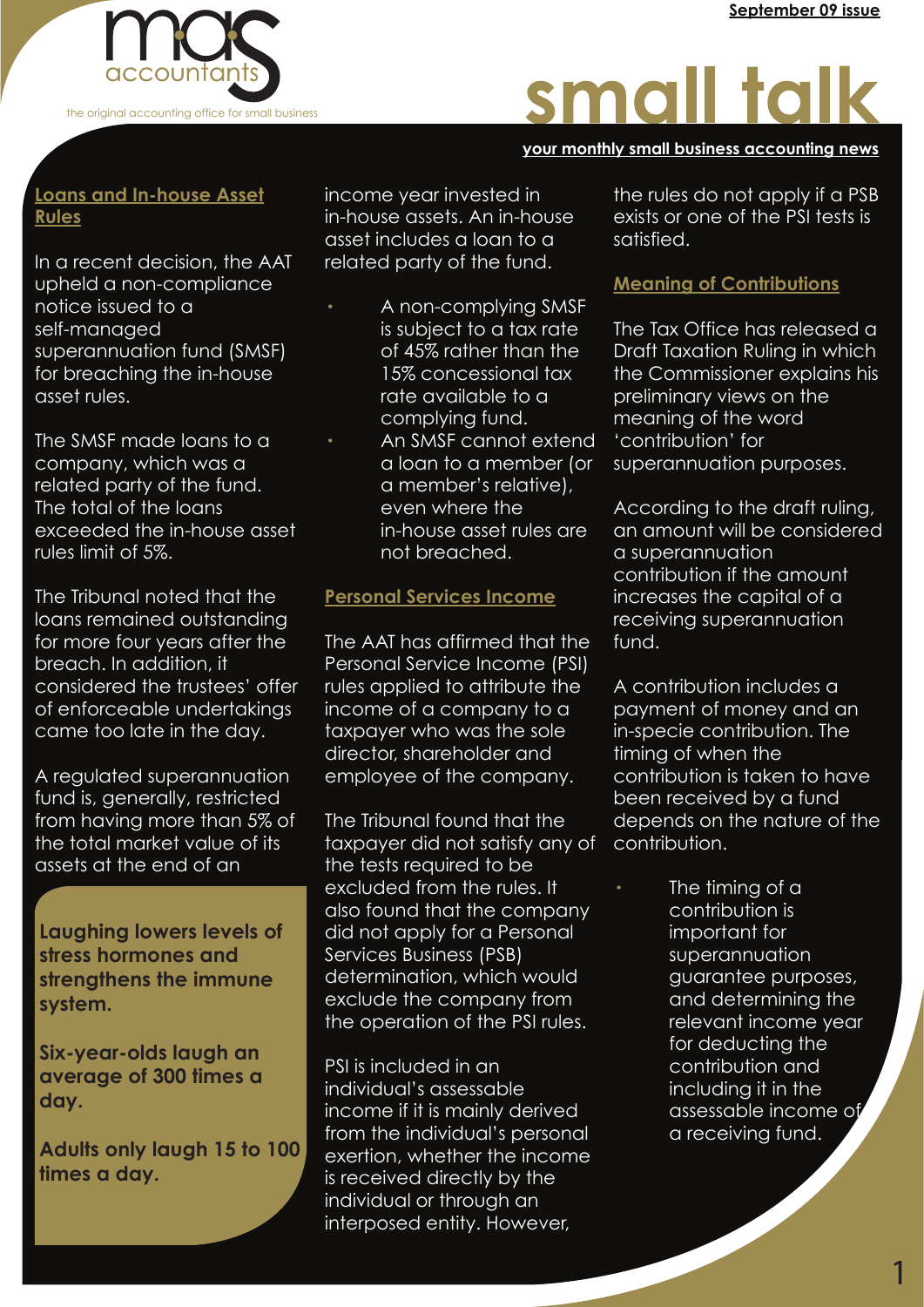

# small talk

#### **your monthly small business accounting news your monthly small business accounting news your monthly small business accounting news**

# **Deductibility of Interest on Loan to Settle Trust**

The Tax Office has released a Taxation Determination in which the Commissioner sets out his views on the deductibility of interest incurred on a loan used to settle a trust to benefit the borrower and others.

The determination states that the interest incurred on a loan will only be deducted to the extent to which a taxpayer has used the borrowed monies to gain or produce assessable income of the taxpayer.

The determination also states that, generally, interest incurred on a loan to settle a 'hybrid trust' is not deductible either to a taxpayer or other beneficiaries of the trust.

A hybrid trust is a trust that has both fixed and discretionary elements.

#### **Interest on Loan to Acquire Options**

The Tax Office has released an Interpretative Decision stating that interest incurred on a loan used to acquire options under an employee share scheme is not deductible.

In the Tax Office's view, the interest is incurred too early in time and, therefore, does not have a connection with the

gaining or producing of a taxpayer's assessable income.

# **Investment Commitment Time**

In another Interpretative Decision, the Tax Office states that an option in a contract to delay the construction of a depreciating asset does not alter the investment commitment time for the purposes of the small business and general business tax break.

One of the requirements for the one-off tax deduction is that the investment commitment time for an eligible asset must occur on or after 13 December 2008.

## **Assistance for Small Businesses**

The Tax Office has recently introduced two measures to assist businesses that have an annual turnover of less than \$2 million to manage their tax payment obligations.

These measures are:

- twelve-month general interest charae (GIC)-free payment arrangements; and
- deferral of activity statement payment due dates.

#### GIC-free payment arrangements

A business with an activity

statement debt, such as GST and FBT, can apply for a twelve-month GIC-free payment arrangement. An application for an arrangement must be entered into between 1 June 2009 and 30 June 2010.

· *A business can renegotiate an existing payment arrangement entered into before 1 June 2009 to take advantage of the GIC-free payment arrangement.*

## Deferral of payment due dates

A business can also request a deferral of payment on its next activity statement. During the period of the deferral, no GIC will apply.

The maximum deferral period will depend on whether a business lodges its activity statement monthly, quarterly or annually.

Activity statements eligible for a deferral include:

· monthly statements for the period May 2009 to June 2010 (inclusive); · quarterly statements for the period June 2009 to June 2010 (inclusive); and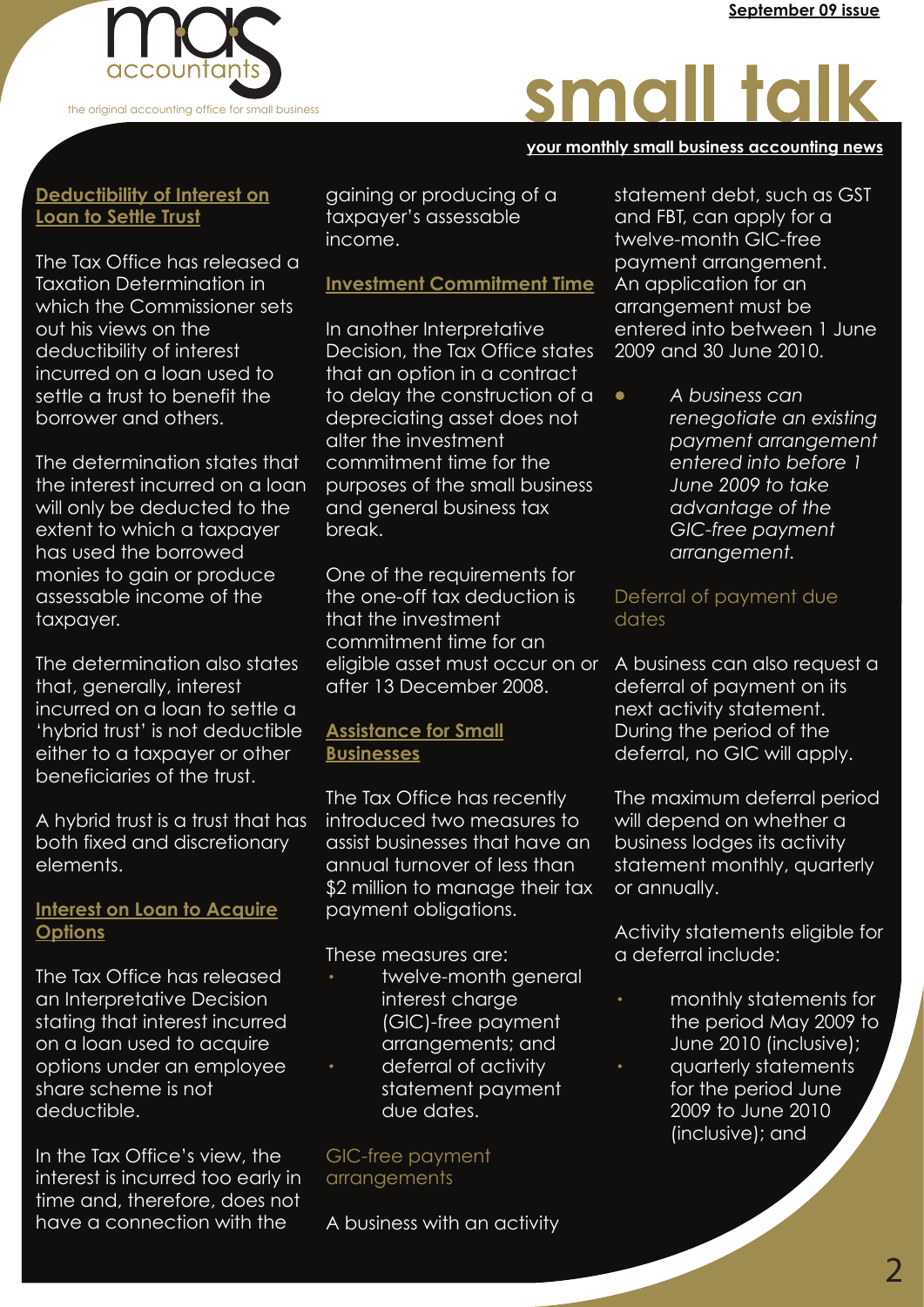

· annual statement for the 2008/09 income year.

A payment deferral request must be made on or before the original due date of an activity statement.

### **PAYG Withholding and Foreign Employment Income**

An Instrument has been registered ensuring PAYG withholding from payments made to individuals employed in foreign countries closely approximate the Australian income tax payable on the relevant foreign employment income.

Since 1 July 2009, employers are required to withhold amounts from salaries, allowances, bonuses and commissions paid to their employees deriving non-exempt foreign employment income.

The amount to be withheld will be calculated under the relevant PAYG withholding tax table, less any amount of tax to be withheld and paid to a foreign country. The Instrument applies from 15 July 2009.

## **Tax Returns Not Required for New SMSFs**

The Tax Office has advised that newly registered self-managed superannuation funds (SMSFs)

that have not legally been established will not be required to lodge a tax return in their first year of registration. To be eligible for this concession, a new SMSF must:

be registered in April, May or June of an income year;

· not be operating by 30 June; and

**your monthly small business accounting news your monthly small business accounting news your monthly small business accounting news**

small talk

· not have received contributions or rollover amounts by 30 June.

The Tax Office says the supervisory levy of \$150 is not payable in an SMSF's first year of registration.

# **ATO Satisfaction Survey - Do They Really Care??**

August was not a terribly inspiring month as far as tax goes, but it certainly was an eventful time for those in my era. The death of Edward "Teddy" Kennedy after 77 years in the public eye; the internal rumblings of the state labour party with the Premier under threat; the uncertainty of the economic situation… all of which would warrant a full article in themselves.



Yet I have chosen as a topic for this month, the ATO and their public image.

I have recently undertaken several standard audits for GST, and one rather dreadful audit of Personal Services Income, and today I was approached by the ATO to fill in a rather innocuous survey about my experience in respect to one of these audits, a simple GST audit. The matter was straight forward, but since this was the first refund for the client, a GST audit is almost guaranteed. I wonder why the ATO never bothers to audit GST payers. Still, I proceeded to fill out the survey as best as I could.

In essence, the form was asking my opinion of how the public perceived the ATO and how it conducted itself in the audit; their professionalism, the supply of information and whether I was satisfied with the outcome. Needless to say I was. No problems found and no issues arising from the audit. I guess that is why I was surveyed. After all, who would ask a tax cheat for their opinion?

The fact is that the tax raised pays for the necessary services we all need, or the debt that this labour government has created. (Oops, that will have to be another article entirely.) After all, tax is just a matter of the law. If they can prove a mistake was made, as opposed to deliberate evasion of tax, then the mistake should be corrected and taxes paid and no more repercussions.

On the other hand, recently we undertook a "review" (perhaps a trendy way of saying audit) of a client's Personal Services Income (PSI), and it soon degenerated into a battle over 4 months long. We did not bill the client the full charge on the hours spent, because we were disillusioned by the process and procedures. Needless to say we were able to reduce the ATO claim down, from \$60,000 to \$30,000, a not too insignificant reduction.

I don't make this fact known just to toot our own horn, but to state a simple fact. Tax, as per the law, should be paid and, certainly no more and, sadly, no less. Audits do this and we should not be frightened of them.... and, yet we are. Perhaps, because of audits such as these, where the client not only fights for their rights, but against poor interpretations, by the ATO, which could render them financially bankrupt. Perhaps, the key question that the survey did ask was "did you find the ATO was fair and reasonable in the way it dealt with this matter". Who could argue that a "fair go", was the basis on which this country was founded, and its' tax office should follow the nations' lead.